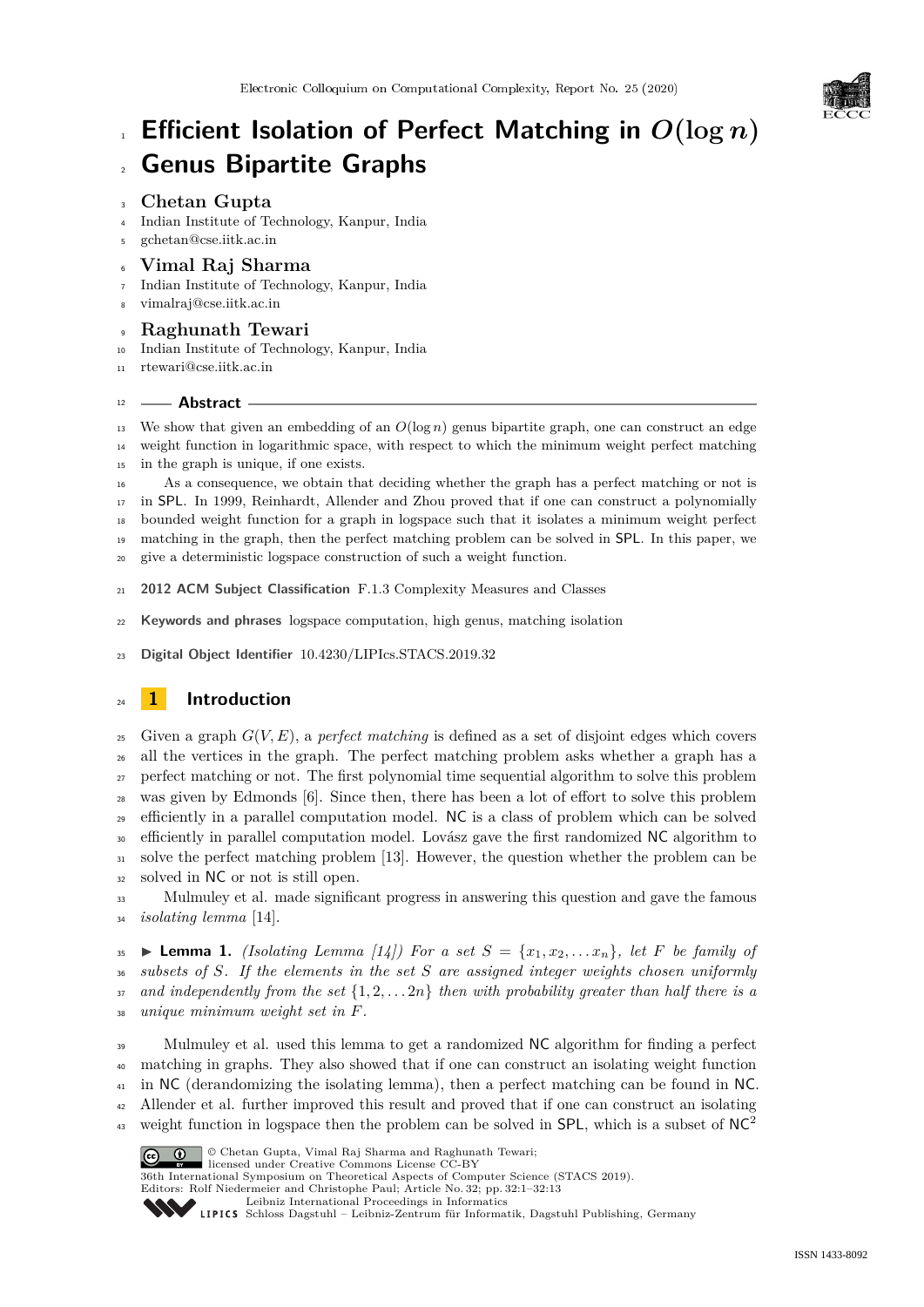### **32:2 Efficient Isolation of Perfect Matching in** *O*(log *n*) **Genus Bipartite Graphs**

<sup>44</sup> [\[2\]](#page-10-0). In a recent result, a quasi-polynomial  $(O(\log^2 n)$ -bit) size isolating weight function was constructed for bipartite graphs which implies that the perfect matching problem can be solved in quasi-NC [\[7\]](#page-11-0). This result was subsequently extended to general graphs as well [\[17\]](#page-11-1). However, constructing polynomially bounded isolating weight function for general graphs has been elusive so far. Constructing isolating weight function also has ramification in the *directed graph reachability* problem. A logspace construction of a polynomially bounded path isolating weight function will imply that reachability problem in directed graphs can be solved in UL, which will solve the NL vs. UL question, which has been open for a very long time[\[16\]](#page-11-2). Also, a logspace construction of a polynomially bounded perfect matching isolating 53 weight function even for bipartite graphs will prove that  $NL \subset SPL$  [\[4\]](#page-10-1).

<sup>54</sup> Although constructing polynomially bounded isolating weight function seems to be hard for general graphs, but such weight functions have been constructed for various subclasses of  $\frac{1}{56}$  graphs such as planar graphs [\[18\]](#page-11-3), bounded genus graphs [\[5\]](#page-11-4),  $K_{3,3}$  and  $K_{5}$ -free graphs [\[3\]](#page-10-2), graph with small number of matchings [\[9,](#page-11-5) [1\]](#page-10-3) and graph with small number of nice cycles [\[11\]](#page-11-6). The weight function constructed in [\[5\]](#page-11-4) is a  $O(g \cdot \log n)$ -bit weight function for *g*-genus graphs. Thus their result does not yield a polynomial size weight function for the graphs of genus more than constant. The question whether one can construct a polynomially bounded isolating weight function efficiently for graphs of genus beyond constant or not has been open  $\epsilon_2$  since then. In this work, we settle this question by constructing a  $O(q + \log n)$  bit isolating weight function for *g*-genus graphs. Thus our result gives a polynomial size isolating weight  $\frac{64}{100}$  function for  $O(\log n)$  genus bipartite graphs.

 For a class of bipartite graphs, one way to obtain an isolating weight function is, to construct a *skew-symmetric* weight function for the same class of directed graphs such that every cycle in the graph gets a nonzero weight. This is the common technique in most of the above mentioned results. Having a skew-symmetric weight function such that it gives nonzero weights to every cycle in the graph, is sufficient for both path and matching isolation but is not necessary. Also, a weight function which isolates a path in the graph may not  $_{71}$  isolate a matching and vice-versa. That is why the weight functions constructed in [\[12\]](#page-11-7), [\[19\]](#page-11-8)  $\sigma$ <sub>72</sub> and [\[10\]](#page-11-9) are path isolating but do not isolate perfect matching. In this result, we construct a weight function which isolates a perfect matching in *g*-genus graphs even though it does not give nonzero weight to every cycle in the graphs.

# <sup>75</sup> **1.1 Our Result**

<sup>76</sup> In this paper, we extend the above line of work and prove the following theorem.

 $\pi$   $\rightarrow$  **Theorem 2.** *Given an undirected*  $O(\log n)$  *genus bipartite graph along with its polygonal* <sup>78</sup> *schema, the problem of deciding whether the graph has a perfect matching or not is in* SPL*.*

79 Given a *g*-genus bipartite graph *G* we construct  $O(g + \log n)$ -bit weight functions  $w_1, w_2, \ldots w_k$ , where  $k = O(n^c + 2^g)$ , such that there exists a unique minimum weight  $\mathbb{R}^3$  perfect matching in the *G* with respect to some  $w_i$ , if *G* has a perfect matching. To achieve <sup>82</sup> this, we first construct a directed graph  $\vec{G}$  which is same as  $G$ , but its edges are assigned <sup>83</sup> direction as follows. Let *L* and *R* be the two sets of the bipartition of *G*. We assign a <sup>84</sup> direction to all the edges in  $\vec{G}$  from *L* to *R*. Then we divide the perfect matchings of  $\vec{G}$ <sup>85</sup> into different classes according to their *signatures*. Matchings in one class are said to be topologically equivalent to each other in a sense. For a  $g$ -genus graph, there are  $2^{2g}$  many <sup>87</sup> classes. We construct our isolating weight function in two steps. In the first step, we construct 88 a weight function which is a linear combination of the weight function constructed in [\[18\]](#page-11-3) 89 and another weight function defined later in this paper and show that there is at most one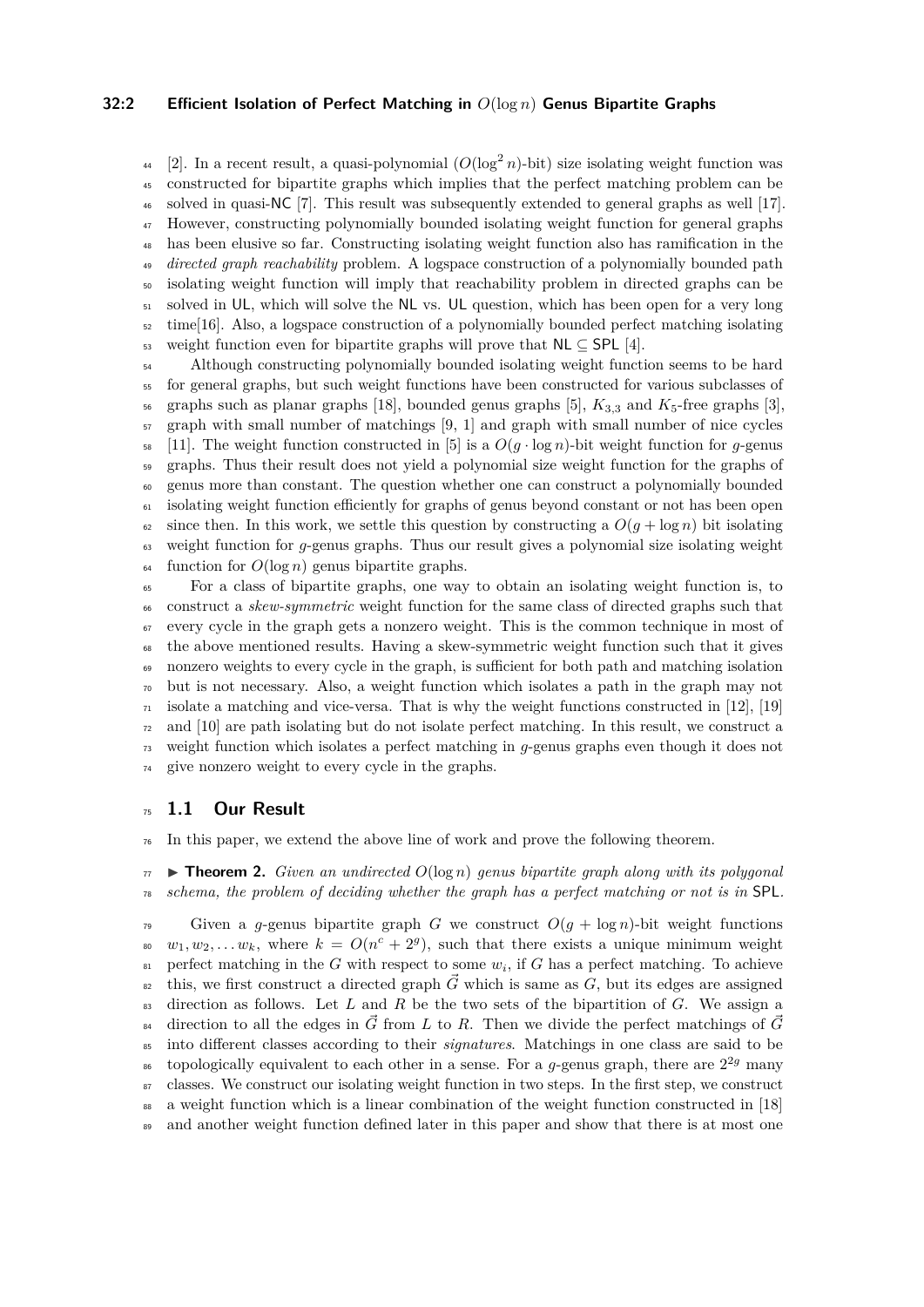minimum weight perfect matching in each class with respect to this weight function. In the second step, we use the hashing scheme of Fredman, Komlós and Szemerédi [\[8\]](#page-11-10) to get *k* many weight functions  $w_1, w_2, \ldots, w_k$  such that for some  $i \leq k$ ,  $w_i$  isolates a minimum weight perfect matching in  $\vec{G}$ . A matching in  $\vec{G}$  corresponds to a unique matching *G* and vice-versa. Therefore we get a unique minimum weight perfect matching in *G* with respect 95 to  $w_i$ .

For  $g = O(\log n)$  we get  $k = O(n^{c'})$ , for some constant  $c' > 0$ . That means we get polynomially many weight functions such that there is at most one minimum weight perfect matching in the graph with respect to at least one of the weight function. Then we apply <sup>99</sup> the result of [\[2\]](#page-10-0) to get an SPL algorithm for perfect matching problem in  $O(\log n)$  genus bipartite graphs.

**Comparison with the path isolating weight function for**  $O(\log n)$  genus graphs **[\[10\]](#page-11-9):** Note that the weight function constructed in [\[10\]](#page-11-9) is also a linear combination of two weight functions, one of which gives nonzero weights to all surface separating cycles in the graph. Therefore, when we divide the paths between a pair of vertices into classes and take any two minimum weight non-intersecting paths with respect to this weight function from the same class, we know that the cycle formed by reversing one of the paths is surface separating. Since every surface separating cycle has nonzero weight, and the weight function is skew-symmetric, this implies that these paths can not be of equal weights. Which means there is at most one minimum weight path in each class with respect to that weight function. Similarly, we handle the case when the paths are intersecting. However, that same weight function does not work here in matching isolation. Here also we first divide the matchings into classes according to their signatures. Now if we consider two minimum weight perfect matchings within a class, all the cycles formed by taking their disjoint union can be surface non-separating. Since the weight of a surface non-separating cycle can be zero with respect to that weight function, this does not give any contradiction to the fact that there can be two minimum weight perfect matchings within a class. In this paper, we overcome this hurdle by constructing a new weight function which isolates a matching within a class. Then we isolate a matching across the classes by the technique mentioned above.

# **1.2 Organization of the Paper**

 Rest of the paper is organized as follows. In Section [2,](#page-2-0) we define the necessary notations and a suitable representation of high genus graphs which we use in this paper. In Section [3,](#page-4-0) we define the first part of our weight function, which is a linear combination of two weight functions defined in that section. In Section [4,](#page-5-0) we prove that the number of minimum weight perfect matchings with respect to this weight function is very small. Then we use the hashing scheme of [\[8\]](#page-11-10) to obtain our final weight function, which isolates a minimum weight perfect matching in the graph.

# <span id="page-2-0"></span>**2 Preliminaries and Notations**

 A *q*-genus surface is a sphere with *q*-many handles on it. A *q*-genus graph is a graph which can be embedded on a *g*-genus surface without intersecting its edges. A *g*-genus surface can be represented by a polygon called *polygonal schema*(see Figure [1\)](#page-3-0). The polygonal schema <sup>131</sup> of a *g*-genus surface has  $4g$ -sides  $T_1, T_2, T'_1, T'_2, \ldots, T'_{2g-1}, T'_{2g}$  identified in pairs. The sides  $T_i$  and  $T'_i$  form a pair together. An embedding of a graph *G* on a *g*-genus surface can be 133 represented by an embedding of *G* inside this polygon. In such an embedding an edge  $\{u, v\}$ of a graph *G* is said to cross a side *S* of the polygonal schema, if *u* or *v* is incident on the side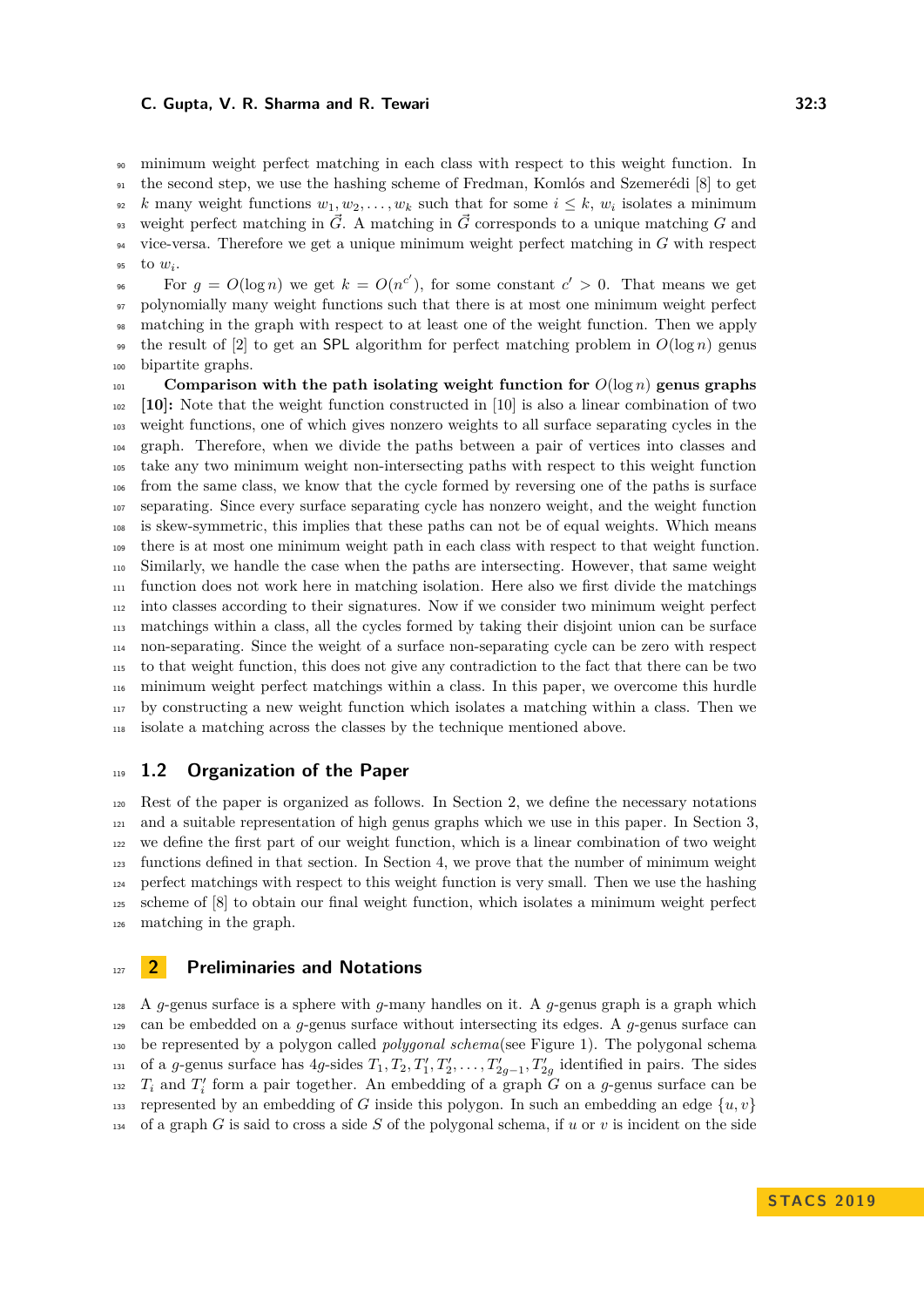<span id="page-3-0"></span>

**Figure 1** Polygonal schema of  $K_5$ , embedded on a surface of genus 1. Edges  $\{a, c\}$  and  $\{b, d\}$  are crossing the sides  $T_1$  and  $T_2$  respectively. Vertices *a* and *c* are said to be incident on the sides  $T_1$ and  $T_1'$  respectively.

<sup>135</sup> S (for example in Figure [1,](#page-3-0) the edge  $\{a, c\}$  is crossing the sides  $T_1$  and  $T_1'$ ). We assume that we are given the combinatorial embedding of the graph *G* inside this polygon together with the ordered set of edges crossing each side of the polygon. We also assume that no vertex of *G* lies on the sides of the polygonal schema. Such an embedding is called the *polygonal schema of the graph G*.

 In the polygonal schema of a graph *G*, the edges which do not cross any side of the polygonal schema, we call them *planar edges*. Note that in the polygonal schema of a graph *G*, the subgraph induced by the planar edges of *G*, is a planar graph and we call this subgraph  $_{143}$   $G_{\text{planar}}$ .

 A piecewise straight-line embedding of a planar graph is an embedding where all the vertices of the graph have integral coordinates and the edges are piecewise straight line segment connecting their two end points. Given a combinatorial embedding of a planar graph, a piecewise straight-line embedding of it can be constructed in logspace [\[18\]](#page-11-3). Thus given  $_{148}$  a polygonal schema of a *g*-genus graph *G*, a piecewise straight-line embedding of  $G_{\text{planar}}$  can be constructed in logspace. We will need such an embedding to construct our desirable weight function.

<sup>151</sup> Given the polygonal schema of a *g*-genus graph *G*, we define the *signature* of an edge *e* in *G*, denoted as sign(*e*), as a 2*g*-bit binary string  $b_1b_2 \ldots b_{2g}$ , such that  $b_i = 1$  if *e* crosses  $T_i$ , 153 otherwise 0. Similarly, for any set of edges say  $E = \{e_1, e_2, \ldots, e_k\}$ , we define the signature 154 of *E* as,  $sign(E) = sign(e_1) \oplus sign(e_2) \oplus \ldots \oplus sign(e_k)$ , where  $\oplus$  represents the bitwise-XOR <sup>155</sup> operator. Note that the *i*-th bit in the signature of a set *E* represents the parity of the number of edges from that set, crossing the side  $T_i$ , i.e. if the number of edges in the set  $E$ , 157 crossing the side  $T_i$  are even then *i*-th bit in the sign(E) will be 0; otherwise it will be 1. <sup>158</sup> Without loss of generality assume that each edge crosses at most one side of the polygonal <sup>159</sup> schema. If it crosses more than one side of the polygonal schema, we break it into multiple <sup>160</sup> edges by inserting dummy vertices. To preserve matching, we always break an edge into <sup>161</sup> an odd number of edges. Every term defined till now remains the same in case of directed <sup>162</sup> graphs as well.

<sup>163</sup> Since in this paper we work with both directed and undirected graphs, it is essential <sup>164</sup> that we make a demarcation in the notation used for directed and undirected graphs. For a 165 directed edge  $\vec{e} = (u, v)$ , the edge  $e = \{u, v\}$  represents the underlying undirected edge and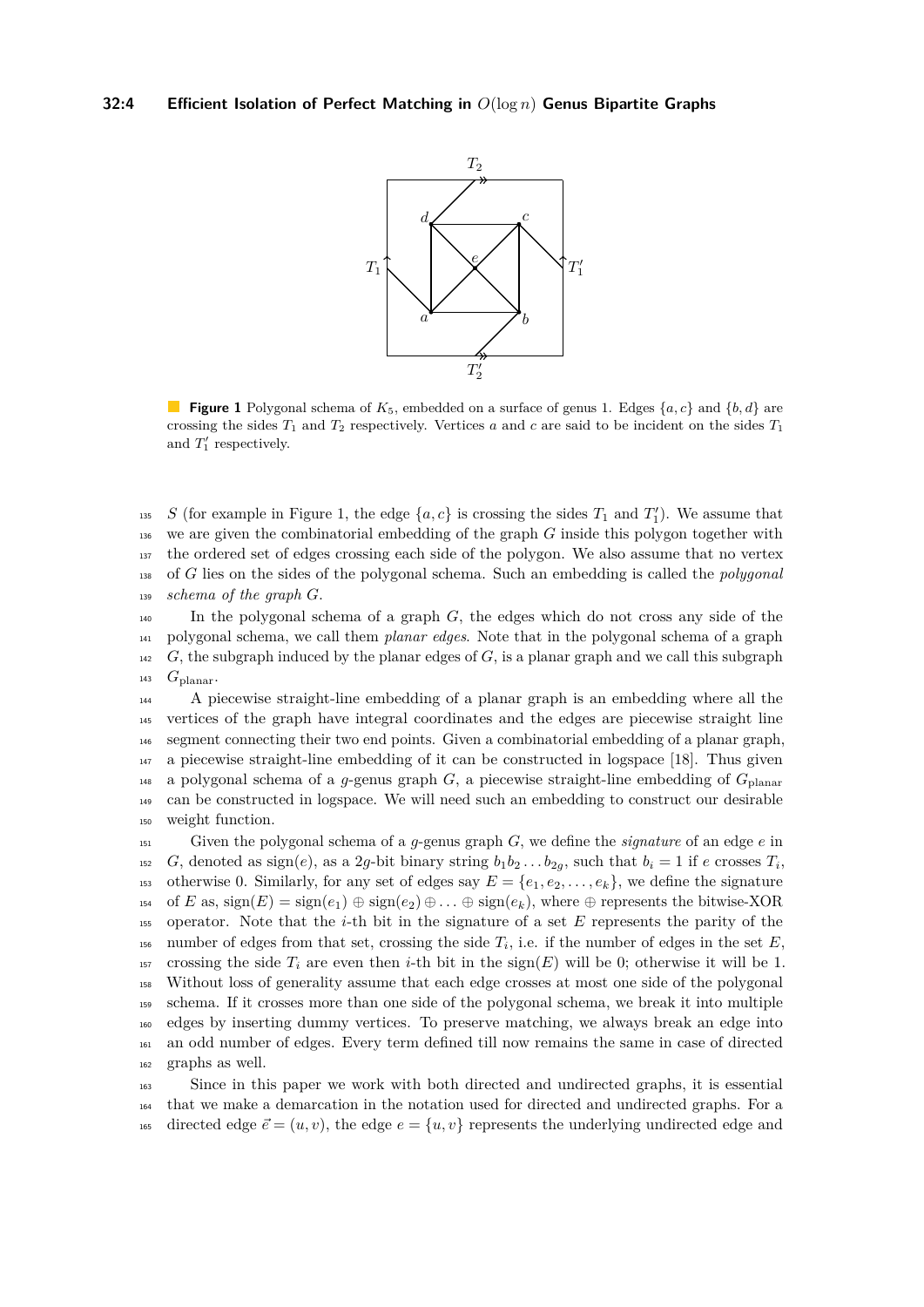the edge  $\vec{e}^r$  represents the directed edge  $(v, u)$  that is the edge  $\vec{e}$  with its direction reversed.  $\sum_{167}$  Similarly, for any set of directed edges  $\vec{E}$ , set *E* represents the set of underlying undirected <sup>168</sup> edges of  $\vec{E}$  and set  $\vec{E}^r$  represents the set where each edge  $\vec{e} \in \vec{E}$  is replaced with the edge  $\vec{e}^r$ . In a directed graph  $\vec{G}$ , we call a set of edges  $\vec{C}$ , a *directed cycle* if (*i*) edges of C (underlying undirected edges of  $\vec{C}$  form a simple cycle and, *(ii)* for every two adjacent edges of  $\vec{C}$ , tail  $_{171}$  of one edge is followed by the head of another edge. When we call  $\check{C}$  just a *cycle* then (*ii*)  $m_1$ <sup>172</sup> may not hold. Similarly we can define *directed path* and *path* in  $\vec{G}$ . *k*-times

 $_{173}$  (0)<sup>k</sup> represents the string  $\overline{00...0}$ , where k is an integer. For an integer  $l > 0$ , [l] denotes  $_{174}$  the set  $\{1, 2, \ldots, l\}.$ 

# <span id="page-4-0"></span><sup>175</sup> **3 Isolating Weight function**

<sup>176</sup> As discussed in the introduction, our main goal here is to construct a weight function for <sup>177</sup> graphs efficiently. Let us first define the weight function formally. A weight function for a <sup>178</sup> graph (directed or undirected)  $G(V, E)$  is a map  $w : E \to Z$  which assigns an integer weight to every edge in the graph. For any set of edges  $E'$  in the graph, the weight of the set  $E'$  is  $\det_{\text{180}}$  defined as  $w(E') = \sum_{e \in E'} w(e)$ . A weight function *w* for a graph *G* is called *min-isolating* if <sup>181</sup> there exists at most one minimum weight perfect matching in *G* with respect to the weight <sup>182</sup> function *w*.

In case of directed graphs, a weight function *w* is called *skew-symmetric* if  $w(\vec{e}) = -w(\vec{e}^r)$ , <sup>184</sup> for all  $\vec{e} \in \vec{E}$ .

For a *g*-genus graph  $\vec{G}$ , we define a weight function  $w_{\text{comb}}$  which is a linear combination <sup>186</sup> of the following two weight functions.

 $187$  The first weight function we define is the same as the one defined in [\[18\]](#page-11-3) for directed planar graphs. We call it  $w_{\text{pl}}$ . As we mentioned in Section [2,](#page-2-0) we can construct a piecewise straight-line embedding of  $\vec{G}_{\text{planar}}$  in logspace. For an edge  $\vec{e} = (u, v)$ , let  $(x_u, y_u)$  and  $(x_v, y_v)$  be the coordinates of the vertices *u* and *v* respectively, in the piecewise straight-line <sup>191</sup> embedding of  $\vec{G}_{\text{planar}}$ .

$$
w_{\text{pl}}(\vec{e}) = \begin{cases} (y_v - y_u)(x_u + x_v), & \text{if } \vec{e} \text{ is a planar edge,} \\ 0, & \text{otherwise.} \end{cases}
$$

We state the following theorem regarding the weight function  $w_{\text{nl}}$ , which gives us a char-<sup>194</sup> acterization of the weight of a directed cycle in a directed planar graph, established in [\[18\]](#page-11-3).

**Theorem 3.** [\[18\]](#page-11-3) Given a piecewise straight-line embedding of a planar graph  $\vec{G}$ , there *exists a logspace computable weight function*  $w_{pl}$  *such that for any directed cycle*  $\vec{C}$  *in*  $\vec{G}$ *, we have*  $w_{pl}(\vec{C}) = 2 \cdot \text{Area}(\vec{C})$  *if*  $\vec{C}$  *is a counter-clockwise cycle and*  $w_{pl}(\vec{C}) = -(2 \cdot \text{Area}(\vec{C}))$ *i*<sup>9</sup> *if*  $\vec{C}$  *is a clockwise cycle, where*  $Area(\vec{C})$  *is the area of the region enclosed by*  $\vec{C}$ *.* 

 $200$ 

 $19$ 

<span id="page-4-1"></span>195

We define another weight function  $w_{\text{side}}$  as follows. Let  $\sigma = (\vec{f}_1, \vec{f}_2, \dots, \vec{f}_k)$  be the ordered 202 set of edges crossing the sides of the polygonal schema  $T_1$  to  $T_2$ <sup>*g*</sup>, ordered in a clockwise <sup>203</sup> manner starting from the tail of *T*1.

$$
w_{\text{side}}(\vec{f}_i) = \begin{cases} i, & \text{if } \operatorname{tail}(\vec{f}_i) \text{ is incident on some side } T_j \text{ for } j \in [2g], \\ -i, & \text{if } \operatorname{head}(\vec{f}_i) \text{ is incident on some side } T_j \text{ for } j \in [2g]. \end{cases}
$$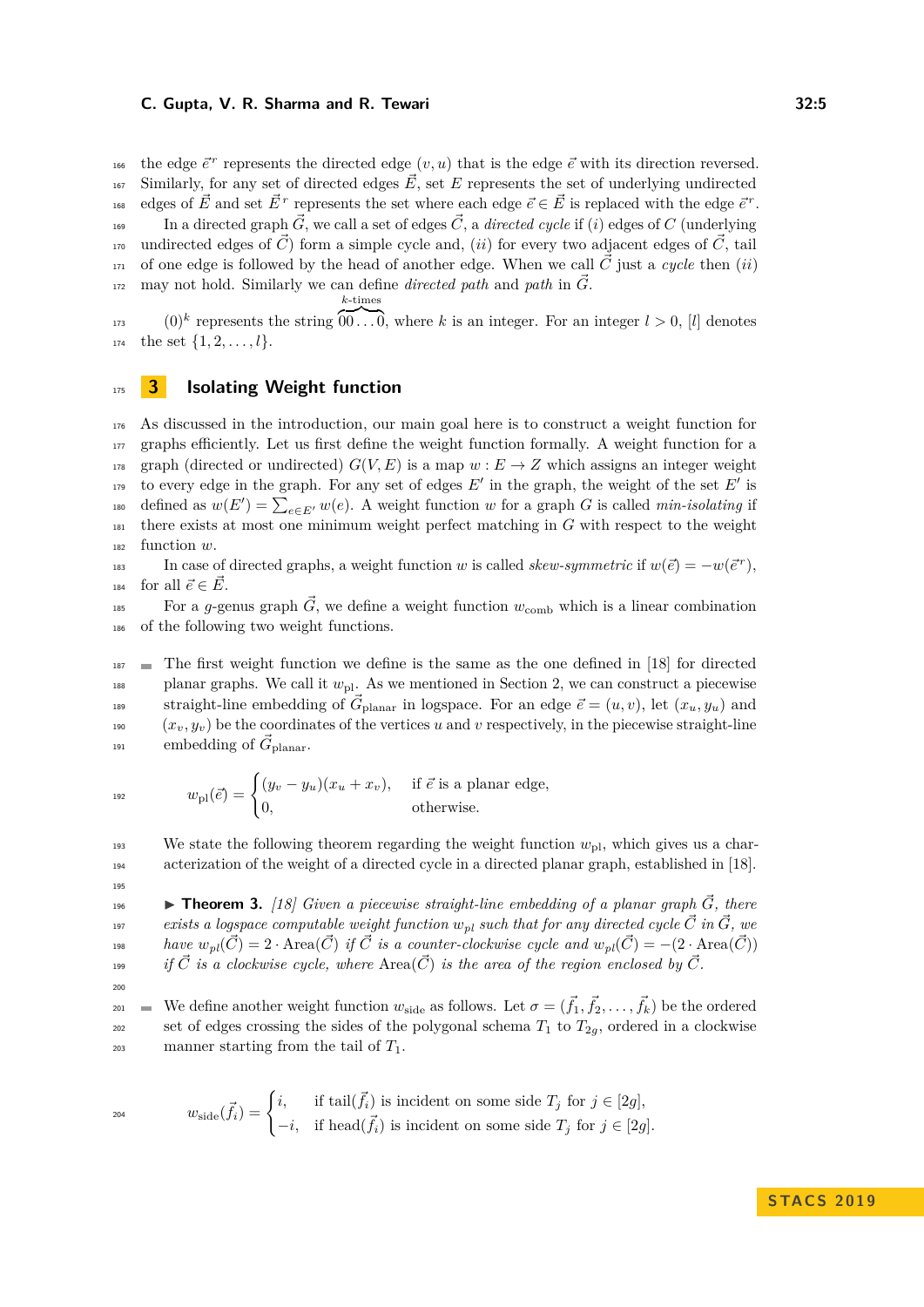# **32:6 Efficient Isolation of Perfect Matching in** *O*(log *n*) **Genus Bipartite Graphs**

<sup>205</sup> For all other edges  $\vec{e}$ ,  $w_{\text{side}}(\vec{e}) = 0$ .

<sup>206</sup> Our weight function  $w_{side}$  is somewhat similar to the weight function defined in Theorem 8 <sup>207</sup> of [\[5\]](#page-11-4). However, the main difference is that they define 2*g* many weight functions (one for  $208$  each pair of side of the polygonal schema) similar to  $w_{side}$  and their final weight function 209 is a linear combination of those 2g weight functions, making it an  $O(g \cdot \log n)$ -bit size weight function for *q*-genus graphs. Whereas in this paper  $w_{\text{side}}$  is a single  $O(\log n)$ -bit <sup>211</sup> weight function for a *g*-genus graph.

<sup>212</sup> Since each of these two weight functions are polynomially bounded and are computable <sup>213</sup> in logspace, the overall computation remains in logspace as well. We combine these two weight functions into a single weight function and call it  $w_{\text{comb}}$ , defined as follow:

 $w_{\text{comb}} = w_{\text{pl}} \cdot n^{10} + w_{\text{side}}.$  (1)

$$
(1)
$$

<sup>216</sup> Since for any two subsets of edges  $\vec{E_1'}$  and  $\vec{E_2'}$  of the graph, both weight functions  $w_{\text{pl}}$  and <sup>217</sup>  $w_{\text{side}}$  are bounded by  $n^{10}$ , hence  $w_{\text{comb}}(E_1') = w_{\text{comb}}(E_2')$  if and only if  $w_{\text{pl}}(E_1') = w_{\text{pl}}(E_2')$ 218 and  $w_{\text{side}}(\vec{E_1'}) = w_{\text{side}}(\vec{E_2'})$ .

219

<sup>220</sup> Note that in the perfect matching problem, we are given an undirected graph and asked <sup>221</sup> to find if the graph has a perfect matching or not. However, we have defined the weight <sup>222</sup> function  $w_{\text{comb}}$  for directed graphs. In order to give weights to an undirected bipartite graph *g*<sub>223</sub>  $G$ , we first obtain a directed graph  $\vec{G}$  and construct a weight function for  $\vec{G}$ . Then we use <sup>224</sup> that weight function to build a weight function for *G*.

 $225$  Let *G* be an undirected bipartite graph and  $(L, R)$  be its bipartition. We construct a directed graph  $\tilde{G}$  as follow. For an edge  $\{u, v\}$  in  $G$  such that  $u \in L$  and  $v \in R$ , we replace <sup>227</sup> it with a directed edge  $(u, v)$  in  $\vec{G}$ . We use Reingold's algorithm [\[15\]](#page-11-11) to find out whether a vertex belongs to L or R. Let w be a weight function for  $\vec{G}$ . We define corresponding weight  $\mathbb{R}^2$  function  $w^{\text{und}}$  for *G* as follow. For an edge  $\{u, v\} \in G$  such that  $u \in L$  and  $v \in R$ ,

$$
v^{\text{und}}(\{u,v\}) = w(u,v), \text{ where } (u,v) \in \vec{G}
$$
\n
$$
(2)
$$

231 Note that if  $\vec{M}$  is a matching of weight *t* in  $\vec{G}$  then  $M$  will be a matching of weight *t* in  $G$ . Thus, if *w* is a min-isolating weight function for  $\vec{G}$  then  $w^{\text{und}}$  will be min-isolating for *G*.

<sup>233</sup> In the next section, we will construct a min-isolating weight function for directed *g*-genus <sup>234</sup> bipartite graphs. Then ultimately we will use that weight function to obtain a min-isolating <sup>235</sup> weight function for undirected *g*-genus bipartite graphs.

# <span id="page-5-0"></span><sup>236</sup> **4 Isolating a Minimum Weight Perfect Matching**

<sup>237</sup> Let  $\vec{G}$  be a *g*-genus bipartite graph and  $(L, R)$  be its bipartition. Let us assume that all the <sup>228</sup> edges in  $\vec{G}$  have direction from *L* to *R*. We will prove that there are at most  $2^{2g}$  minimum weight perfect matchings in  $\vec{G}$  with respect to the weight function  $w_{\text{comb}}$ , if  $\vec{G}$  has a perfect <sup>240</sup> matching.

Let  $\vec{M}$  be a perfect matching in  $\vec{G}$ . As we defined in Section [2,](#page-2-0) signature of  $\vec{M}$  is,

$$
\text{sign}(\vec{M}) = \text{sign}(\vec{e_1}) \oplus \text{sign}(\vec{e_2}) \oplus \ldots \oplus \text{sign}(\vec{e_j}), \text{ where } \vec{e_i} \in \vec{M} \text{ for } i \in [j].
$$

Note that for a *g*-genus graph each matching has a 2*g*-bit signature. Thus there are  $2^{2g}$ 243 many possible signatures. For each  $0 \le i \le 2^{2g} - 1$ , let bin(*i*) represent the 2*g*-bit binary 245 number(with possible leading 0's) equivalent to an integer *i*. We define a class  $A_i$  of perfect 246 matchings in  $\vec{G}$  with respect to the signature bin(*i*) for all  $0 \le i \le 2^{2g} - 1$ , as

<sup>247</sup>  $A_i = {\overrightarrow{M} \mid \vec{M} \text{ is a perfect matching in } \vec{G} \text{ and } sign(\vec{M}) = bin(i)}$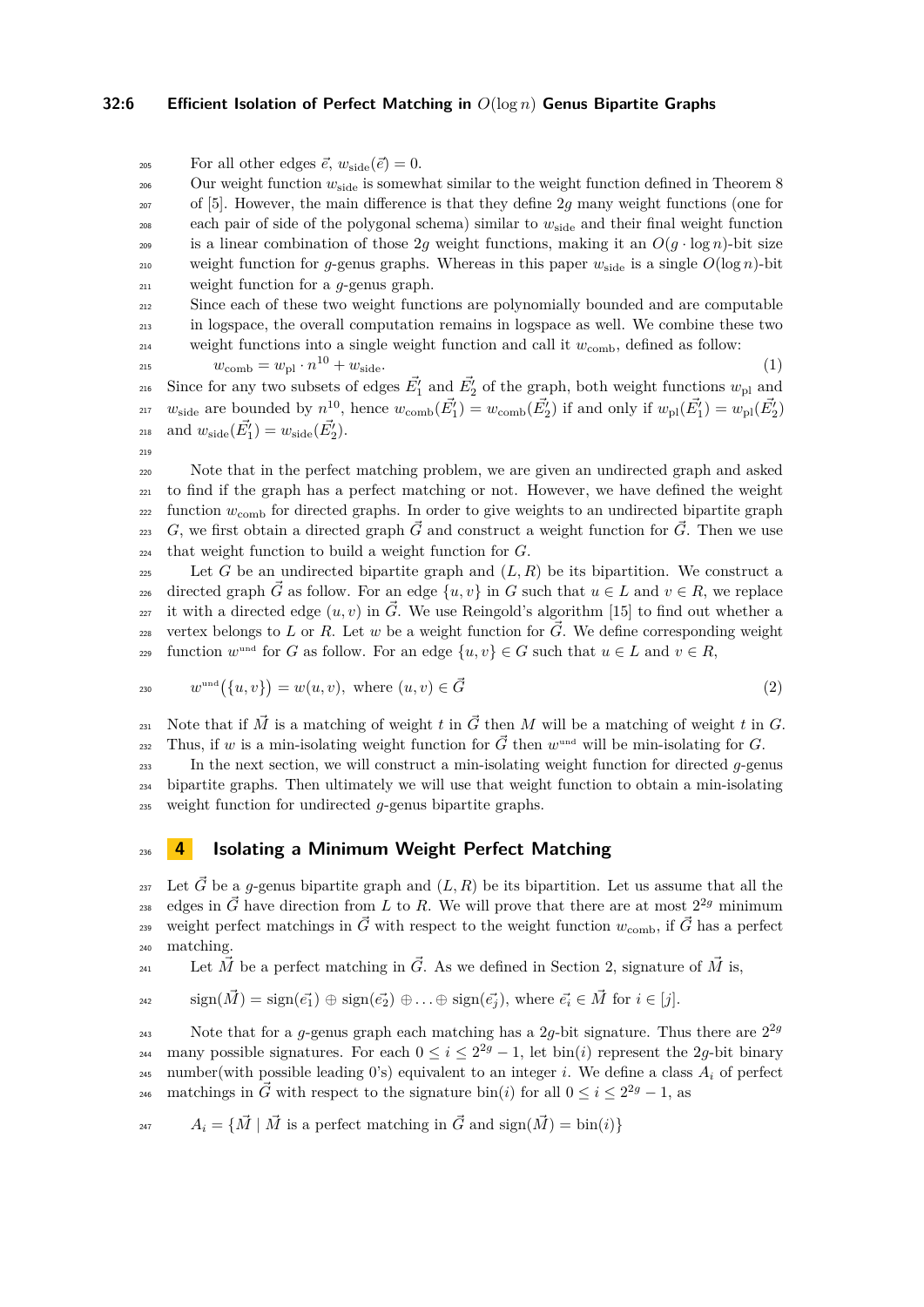<sup>248</sup> We will prove that there exists at most one minimum weight perfect matching in each <sup>249</sup> class with respect to the weight function  $w_{\text{comb}}$ .

<span id="page-6-2"></span> $\sum_{100}$  **Lemma 4.** For a g-genus bipartite graph  $\vec{G}$ , there exists at most one minimum weight *perfect matching in the class*  $A_i$  *for all*  $i \in [2^{2g}]$ *, with respect to the weight function*  $w_{comb}$ *.* 

For two matchings  $\vec{M}_1$  and  $\vec{M}_2$  in  $\vec{G}$ , we define  $\vec{E}_{\vec{M}_1\Delta\vec{M}_2} = (\vec{M}_1 \cup \vec{M}_2) \setminus (\vec{M}_1 \cap \vec{M}_2)$ . Let  $\vec{E}_{\vec{M}_1 \Delta \vec{M}_2}$ , us first prove the following lemma about the characterization of the edges in the set  $\vec{E}_{\vec{M}_1 \Delta \vec{M}_2}$ , <sup>254</sup> when  $\vec{M_1}$  and  $\vec{M_2}$  are two perfect matchings from the same class.

<span id="page-6-1"></span>**Exercise Exercise 25.** If  $\vec{M_1}$  and  $\vec{M_2}$  are the two perfect matchings in the class  $A_i$  then  $\text{sign}(\vec{E}_{\vec{M_1}\Delta\vec{M_2}})$  =  $_{{}^{256}}$  (0)<sup>2g</sup> that is, the edges in the set  $\vec{E}_{\vec{M_1}\Delta\vec{M_2}}$  collectively cross each side of the polygonal schema <sup>257</sup> *an even number of times.*

**Proof.** Since  $\vec{M}_1$  and  $\vec{M}_2$  are the matchings from the same class, we have

$$
\begin{array}{rcl}\n\text{sign}(\vec{M_1}) & = & \text{sign}(\vec{M_2}) \\
& = & \text{sign}(\vec{M_1}) \\
& = & \text{sign}(\vec{M_2}) = (0)^{2g} \\
\text{sign}(\vec{M_1} \cap \vec{M_2}) \oplus \text{sign}(\vec{E}_{\vec{M_1} \Delta \vec{M_2}} \setminus \vec{M_2})\n\end{array}\n\right) \\
\text{sign}(\vec{E}_{\vec{M_1} \Delta \vec{M_2}} \setminus \vec{M_2})\n\begin{array}{rcl}\n\text{sign}(\vec{M_1} \cap \vec{M_2}) \oplus \text{sign}(\vec{E}_{\vec{M_1} \Delta \vec{M_2}} \setminus \vec{M_1})\n\end{array}\n\right) = (0)^{2g} \\
\text{sign}(\vec{E}_{\vec{M_1} \Delta \vec{M_2}} \setminus \vec{M_2})\n\end{array}
$$
\n
$$
\text{sign}(\vec{E}_{\vec{M_1} \Delta \vec{M_2}}) = (0)^{2g}.
$$

 $264$ 

<sup>265</sup> We will now show that there is at most one minimum weight perfect matching in each <sup>266</sup> class. Assume that  $\vec{M_1}$  and  $\vec{M_2}$  are the two minimum weight perfect matchings in the class *A*<sup>*i*</sup> with respect to the weight function *w*<sub>comb</sub>. We know that the edges in the set  $\vec{E}_{\vec{M_1}\Delta\vec{M_2}}$ 267 <sup>268</sup> form vertex disjoint cycles. Let  $\vec{C}_1, \vec{C}_2, \ldots, \vec{C}_k$  be those cycles. Notice that all the edges in the cycle  $\vec{C}_i$  are directed from *L* to *R* therefore  $\vec{C}_i$  is not a directed cycle, for all *i*. Also,  $\vec{a}$  and contain alternating edges from  $\vec{M_1}$ <sup>271</sup> and  $\vec{M}_2$ . Hence we can claim the following.

<span id="page-6-0"></span> $B_{272}$   $\triangleright$  Claim 6. Let  $\vec{E}_{1i}$  and  $\vec{E}_{2i}$  be the set of edges of  $\vec{M}_1$  and  $\vec{M}_2$  respectively in  $\vec{C}_i$  then  $w_{\text{comb}}(\vec{E}_{1i}) = w_{\text{comb}}(\vec{E}_{2i}), \text{ for all } i \in [k].$ 

**Proof.** Let us assume that there exists some  $j \in [k]$  such that  $w_{\text{comb}}(\vec{E}_{1j}) \neq w_{\text{comb}}(\vec{E}_{2j})$ . Without loss of generality assume that  $w_{\text{comb}}(\vec{E}_{1j}) > w_{\text{comb}}(\vec{E}_{2j})$ . Now consider a new  $\vec{p}_{276}$  perfect matching  $((\vec{M}_1 \setminus \vec{E}_{1j}) \cup \vec{E}_{2j})$ . This matching has strictly lesser weight than  $\vec{M}_1$ , <sup>277</sup> which is a contradiction because we have assumed that  $\vec{M}_1$  is a minimum weight perfect  $_{278}$  matching.

Now consider another graph  $\vec{G'}$  which is same as  $\vec{G}$  but direction of the edges belonging to <sup>280</sup>  $\vec{M_2}$  is reversed in  $\vec{G'}$ . Let  $\vec{M'_1}$  and  $\vec{M'_2}$  be the matchings in  $\vec{G'}$  corresponding to the matchings <sup>281</sup>  $\vec{M}_1$  and  $\vec{M}_2$  in  $\vec{G}$ , where  $\vec{M}'_1$  is same as  $\vec{M}_1$ , but  $\vec{M}'_2 = \vec{M}_2^r$ . We know that the edges in the <sup>282</sup> set  $\vec{E}_{\vec{M}'_1 \Delta \vec{M}'_2}$  will form vertex disjoint cycles. Let  $\vec{C}'_1, \vec{C}'_2, \ldots, \vec{C}'_k$  be those cycles and  $\vec{E}'_{1i}$  and <sup>283</sup>  $\vec{E}_{2i}'$  be the edges of matching  $\vec{M}'_1$  and  $\vec{M}'_2$  respectively, in the cycle  $\vec{C}'_i$ . By claim [6](#page-6-0) we know <sup>284</sup> that

$$
\text{285} \qquad w_{\text{comb}}(\vec{E}_{1i}) = w_{\text{comb}}(\vec{E}_{2i}), \text{ for all } i \in [k].
$$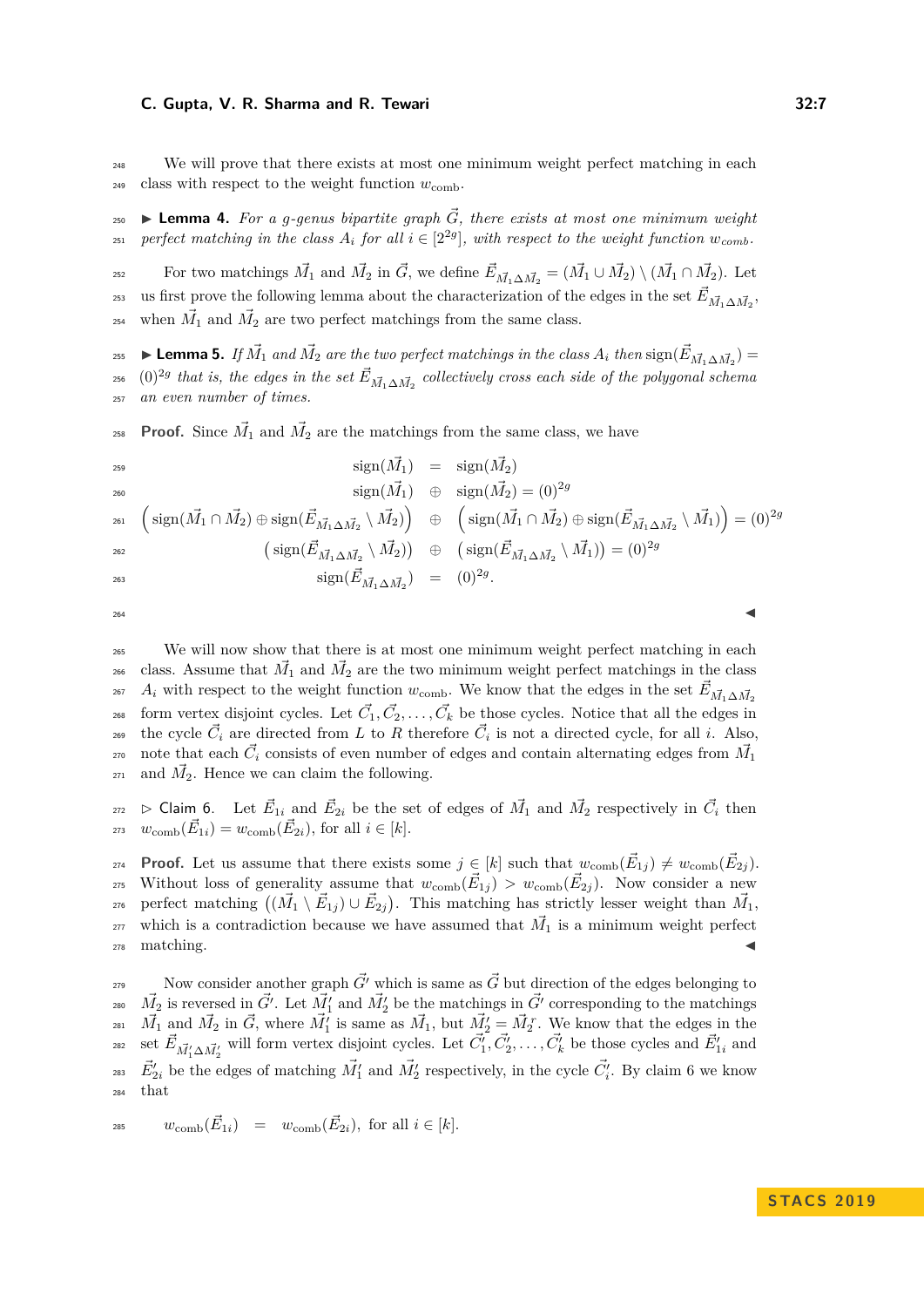<sup>286</sup> Also  $\vec{E}_{1i} = \vec{E}'_{1i}$  and  $\vec{E}_{2i} = \vec{E}'_{2i}$ , therefore

$$
w_{\text{comb}}(\vec{E}'_{1i}) = w_{\text{comb}}(\vec{E}'_{2i}), \text{ for all } i \in [k].
$$

- $288$  Since  $w_{\text{comb}}$  is skew-symmetric, we have
- <span id="page-7-0"></span> $w_{\rm comb}(\vec{E}'_{1i}) = -w_{\rm comb}(\vec{E}'_{2i}),$

$$
w_{\rm comb}(\vec{E}'_{1i}) + w_{\rm comb}(\vec{E}'_{2i}) = 0,
$$

 $w_{\text{comb}}(\vec{C}'_i) = 0$ , for all  $i \in [k]$ . (3)

Note that the edges in the set  $\vec{E}_{1i}'$  have direction from *L* to *R* and the edges in set  $\vec{E}_{2i}'$  $292$ have direction from *R* to *L* therefore the cycles  $\vec{C_1'}, \vec{C_2'}, \ldots, \vec{C_k'}$  are the directed cycles in  $\vec{G'}$ . We will now prove that  $w_{\text{comb}}(\vec{C}_i') \neq 0$  for some  $i \in [k]$ , which will be a contradiction with <sup>295</sup> Equation [3.](#page-7-0)

<sup>296</sup> Since changing the direction of an edge does not change its signature, by Lemma [5](#page-6-1) we know that  $sign(\vec{C}_1') \oplus sign(\vec{C}_2') \oplus ... \oplus sign(\vec{C}_k') = (0)^{2g}$ .

**Lemma 7.** Let  $\vec{G'}$  be a g-genus graph which contains directed cycles  $\{\vec{C_1'}, \vec{C_2'}, \ldots, \vec{C_k'}\}$  $\mathcal{L}_{299}$  *such that*  $\text{sign}(\vec{C_1'}) \oplus \text{sign}(\vec{C_2'}) \oplus \ldots \oplus \text{sign}(\vec{C_k'}) = (0)^{2g}$ . Then there exists  $i \in [k]$ , such that 300  $w_{comb}(\vec{C}'_i) \neq 0$ .

**Proof.** First consider the case, when no edge of the cycles  $\{\vec{C}_1', \vec{C}_2', \ldots, \vec{C}_k'\}$  crosses any side <sup>302</sup> of the polygonal schema. In that case each cycle  $\vec{C}_i'$  is a planar cycle i.e. consists of only be planar edges. By Theorem [3](#page-4-1) we know that  $w_{\text{pl}}(\vec{C}_i) \neq 0$ , which implies that  $w_{\text{comb}}(\vec{C}_i) \neq 0$ <sup>304</sup> for all  $i \in [k]$ . Hence the lemma holds in this case.

We will now prove the lemma for the case when some edges of the cycles  $\{\vec{C_1'}, \vec{C_2'}, \ldots, \vec{C_k'}\}$ <sup>306</sup> cross some sides of the polygonal schema.

 $L$ et us consider a graph  $G''$  such that edges of  $G''$  are the underlying undirected edges of the cycles  $(\vec{C}^{\prime}_1, \vec{C}^{\prime}_2, \ldots, \vec{C}^{\prime}_k)$ . Let  $\mathcal{C} = (C''_1, C''_2, \ldots, C''_k)$  be the cycles in  $G''$  corresponding to <sup>309</sup> cycles  $(\vec{C}_1', \vec{C}_2', \ldots, \vec{C}_k')$ . We will construct another directed graph  $\vec{G''}$  from  $G''$  (by assigning direction to the edges of *G*<sup>*n*</sup>) such that either  $\vec{C}''_i = \vec{C}'_i$  or  $\vec{C}''_i = \vec{C}''_i$ , for all  $i \in [k]$ . Let  $E_c$  $311$  be the set of edges of the cycles in C. We assign direction to the edges of  $E<sub>C</sub>$  in two steps.  $312$  In the first step, we assign direction to only those edges of  $E<sub>C</sub>$  which are crossing some side  $313$  of the polygonal schema. In the second step, we assign direction to the planar egdes of  $E_{\mathcal{C}}$ , <sup>314</sup> based on the direction of the edges which were assigned direction in the first step.

 $\frac{315}{1315}$  We know that all the cycles in C collectively cross each side of the polygonal schema an 316 even number of times. Let  $E = (e_1, e_2, \ldots e_{2l})$  for some integer  $l > 0$ , be the edges in the set <sup>317</sup> *E<sub>C</sub>*, which cross some of the sides of the polygonal schema, indexed in clockwise order from  $T_1$  to  $T_2$ <sub>*g*</sub>, starting from the tail of  $T_1$ . Without loss of generality assume that no two edges <sup>319</sup> in *E* share a vertex because if they do, we insert dummy vertices in the edge so that our <sup>320</sup> assumption holds. We will need this assumption to simplify our analysis.

- $\sum_{i=1}^{326}$  Similarly, assign direction to  $e_i$  from *v* to *u*, if *i* is even.
- 327

 $Step 1:$  In this step, we assign direction to the edges in the set E. Let  $e_i = \{u, v\}$  be an edge in *E* such that *u* and *v* are incident on sides  $T_j$  and  $T'_j$  respectively, of the polygonal schema. We assign direction to  $e_i \in E$  as follows:

Assign direction to  $e_i$  from *u* to *v*, if *i* is odd, i.e. assign direction to  $e_i$  in such a way that *u* becomes the tail of  $\vec{e}_i$  and *v* becomes the head of  $\vec{e}_i$  in  $\vec{G}^{\prime\prime}$ .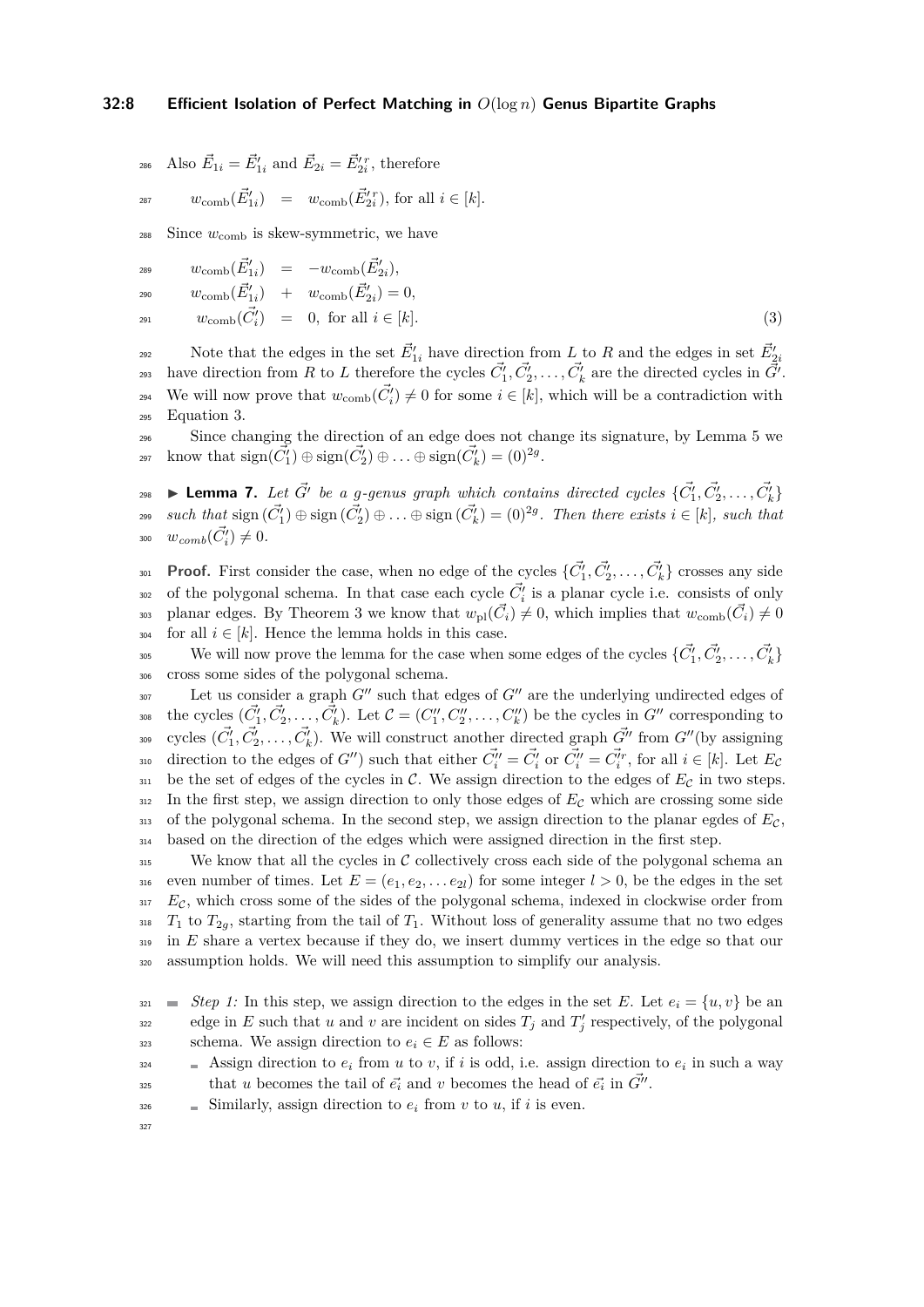<span id="page-8-0"></span>

**Figure 2**  $(v_1, v_2, v_3, v_4, v_5, v_6, v_7, v_8)$  are the vertices of the edges which are crossing sides of the polygonal schema. Path *v*8*av*<sup>5</sup> is a planar path.

Before going to *Step* 2, let us make the following observations. Let  $\vec{E} = (\vec{e_1}, \vec{e_2} \dots \vec{e_{2l}})$  are the edges in  $\vec{G}''$  corresponding to edges in *E* after *Step 1*. Let  $X = \{v_1, v_2, \ldots v_{4l}\}$  be the vertices of the edges of  $\vec{E}$  ordered in a clockwise manner, according to their incidence on  $_{331}$  the side of the polygonal schema, starting from the tail of  $T_1$ (see Figure [2\)](#page-8-0). Note that,

<span id="page-8-1"></span>
$$
\vec{e_i} = (v_{d_1}, v_{d_2}), \text{ where } d_1 \text{ is odd and } d_2 \text{ is even, for all } i \in [2l]. \tag{4}
$$

333 We define a function  $\tau : X \to X$ .  $\tau(v_i) = v_i$  if there is a simple path *P* from  $v_i$  to  $v_j$ 334 which consists of only planar edges of  $E_c$ , for *i*,  $j \in [4l]$ . We call such paths as *planar* <sup>335</sup> *paths* (see Figure [2\)](#page-8-0). Since vertices in *X* are the part of simple cycles, the function *τ* is a <sup>336</sup> bijective function.

<span id="page-8-2"></span>
$$
\text{Lemma 8. If } \tau(v_i) = v_j, \text{ then } |i - j| \text{ is odd.}
$$

**Proof.** Assume that both *i* and *j* are odd. Without loss of generality assume that  $j > i$ . 339 This implies that there are an odd number of vertices in the set X, between  $v_i$  and  $v_j$ namely,  $X' = (v_{i+1}, v_{i+2}, \ldots v_{j-1})$ . Note that vertices in  $X'$  are part of non-intersecting  $\sinh$  simple cycles therefore they must be connected to each other through a simple planar path. Since  $\tau$  is a bijective function we know that there is some vertex  $v' \in X'$  such that  $T(v') = v_t$  where  $t \in [4l]$  and,  $t > j$  or  $t < i$ . This is not possible because it will imply that planar paths say from  $v'$  to  $v_t$  and from  $v_i$  to  $v_j$  say  $P_1$  and  $P_2$  respectively, must intersect  $\alpha$ <sub>345</sub> each other. This is a contradiction since  $P_1$  and  $P_2$  are the parts of non-intersecting <sup>346</sup> cycles. J

**247 Lemma 9.** Let P be a planar path between vertices  $v_i$  and  $v_j$ ,  $i, j \in [4l]$ . If  $v_i$  is the  $\mu$ <sub>348</sub> *head of some edge then*  $v_j$  *will be the tail of some edge, in*  $\vec{E}$  *and vice versa.* 

**Proof.** Let  $v_i$  and  $v_j$  both the vertices are the heads of the edges  $e_{c_1}$  and  $e_{c_2}$ , where  $c_1, c_2 \in [k]$ . We know that if *i* is even then *j* is odd and if *i* is odd then *j* is even. Without loss of generality assume that *i* is even and *j* is odd. However, from Equation [4](#page-8-1) we know that *j* must be even. Hence we get a contradiction to Lemma [8.](#page-8-2)

 $\text{353}$  Similarly, we can handle the case when  $v_i$  and  $v_j$  are the tail of some edges.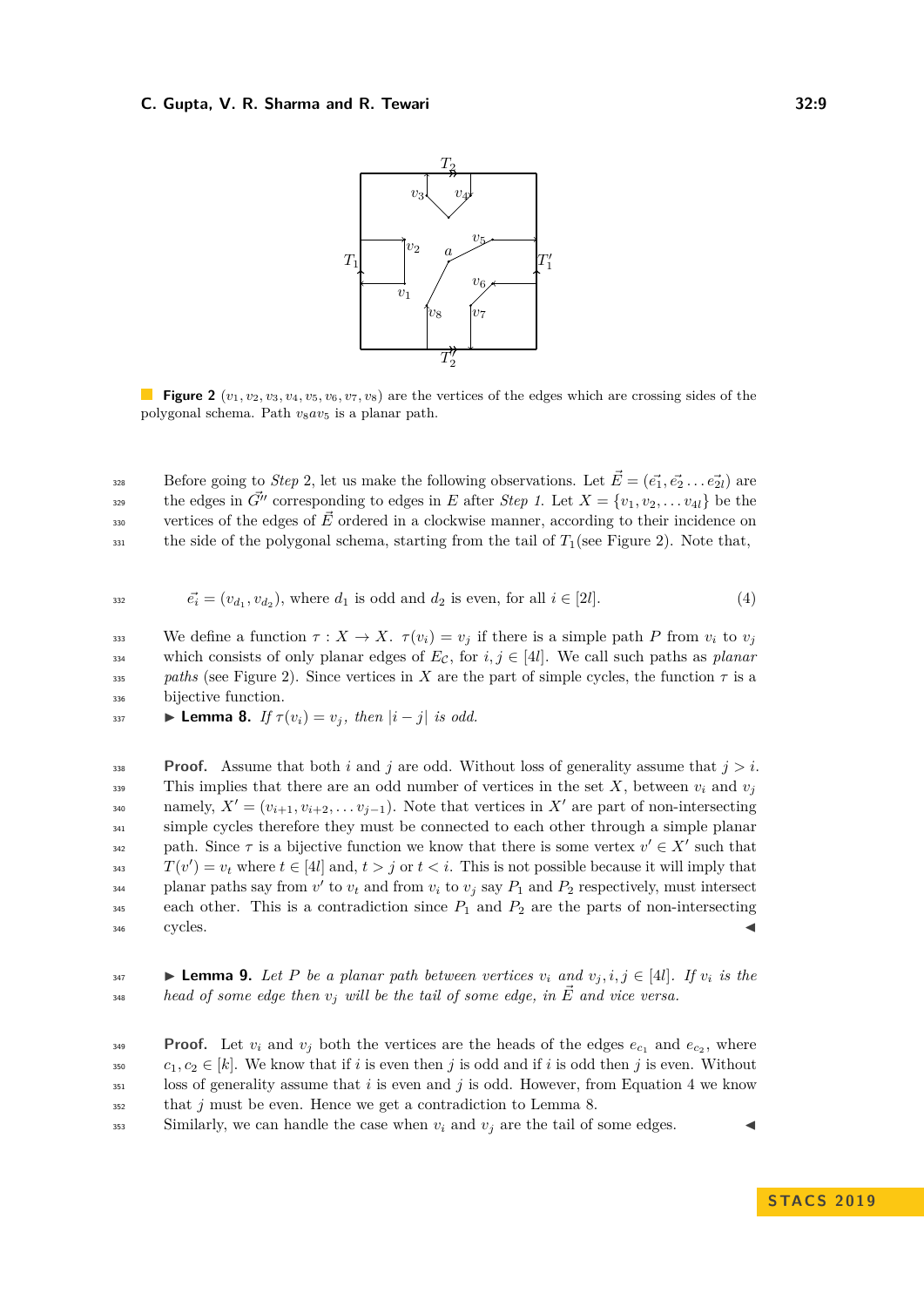#### **32:10 Efficient Isolation of Perfect Matching in** *O*(log *n*) **Genus Bipartite Graphs**

 $S_{354}$  **Example 12**: Now we will assign the direction to the planar edges of  $\vec{G}''$ . This step is pretty straight forward. Take a planar path *P* of  $\vec{G}''$ . Let  $v'$  and  $v''$  be its end vertices such that *v'* is the head of an edge  $\vec{e'}$  and *v''* is the tail of some edge  $\vec{e''}$ , where  $\vec{e'}$ ,  $\vec{e''} \in \vec{E}$ . Assign direction to all the edges in *P* in such a way that the path  $\vec{P'} = \vec{e'} \vec{P} \vec{e''}$  becomes a  $358$  directed path in  $\tilde{G}''$ .

<sup>359</sup> Let  $\vec{C}''_1, \vec{C}''_2, \ldots, \vec{C}''_k$  be the cycles in  $\vec{G}''$  after assigning direction to the underlying undir-<sup>360</sup> ected cycles  $C_1'', C_2'', \ldots, C_k''$ . After assigning direction using the above procedure, we can <sup>361</sup> ensure that no two adjacent edges in the cycle  $\vec{C}''_i$  for all  $i \in [k]$  get opposite direction i.e. if  $\vec{e}$  and  $\vec{e'}$  are two adjacent edges in the cycle  $\vec{C}''_i$  then the tail of *e* will be followed by the head 363 of  $\vec{e'}$  or vice-versa (because of *Step* 2). This implies that  $\vec{C}''_1, \vec{C}''_2, \ldots, \vec{C}''_k$  are the directed cycles in  $\vec{G}''$ . Note that the way we have defined weight function  $w_{\text{side}}$ , we know that

$$
w_{\text{side}}(\vec{e}_i) < -(w_{\text{side}}(\vec{e}_i + 1)), \text{ for all } 1 \le i < 2l
$$

$$
\Rightarrow \qquad w_{\text{side}}(\vec{e}_1) + w_{\text{side}}(\vec{e}_3) + \ldots + w_{\text{side}}(\vec{e}_{2l-1}) < -\big(w_{\text{side}}(\vec{e}_2) + w_{\text{side}}(\vec{e}_4) + \ldots + w_{\text{side}}(\vec{e}_{2l})\big)
$$

$$
w_{\text{side}}(\vec{e}_1) + w_{\text{side}}(\vec{e}_3) + \ldots + w_{\text{side}}(\vec{e}_{2l-1}) + w_{\text{side}}(\vec{e}_2) + w_{\text{side}}(\vec{e}_4) + \ldots + w_{\text{side}}(\vec{e}_{2l}) \neq 0.
$$

368

366

369 Since for all planar edges  $\vec{e}$ ,  $w_{\text{side}}(\vec{e}) = 0$ ,

$$
_{^{370}}\qquad \sum_{i=1}^{k}w_{\rm side}(\vec{C_{i}''})\neq 0.
$$

372 Thus there exist some  $i \in [k]$  such that

<span id="page-9-0"></span>
$$
w_{\text{side}}(\vec{C}''_i) \neq 0 \Longrightarrow w_{\text{comb}}(\vec{C}''_i) \neq 0,\tag{5}
$$

Note that  $\vec{C}'_i$  and  $\vec{C}''_i$  for all  $i \in [k]$ , are the directed cycles such that their underlying <sup>375</sup> undirected cycle is same. In a directed cycle there are only two directions possible. Therefore, <sup>376</sup> we can say that

<span id="page-9-1"></span>
$$
\vec{C}'_i = \vec{C}''_i \text{ or } \vec{C}^{\vec{n}}_i{}^r,
$$

$$
\Rightarrow w_{\text{comb}}(\vec{C}'_i) = w_{\text{comb}}(\vec{C}''_i) \text{ or } w_{\text{comb}}(\vec{C}''_i^r),\n\Rightarrow w_{\text{comb}}(\vec{C}'_i) = w_{\text{comb}}(\vec{C}''_i) \text{ or } -w_{\text{comb}}(\vec{C}''_i^r), \text{ for all } i \in [k], \text{ since } w_{\text{comb}} \text{ is} \qquad (6)\nskew-symmetric.
$$

381 From Equation [5](#page-9-0) and [6](#page-9-1) we can conclude that there exists some  $i \in [k]$  such that <sup>382</sup>  $w_{\text{comb}}(\vec{C}_i') \neq 0$ , which is a contradiction with Equation [3.](#page-7-0) Thus we can conclude that there can not exist two minimum weight perfect matchings in a class  $A_i$  for all  $i \in [2^{2g}]$ . This  $384$  finishes the proof of Lemma [4.](#page-6-2)

<sup>385</sup> Note that we have proved that there is at most one minimum weight perfect matching  $\frac{1}{286}$  in each class and there are total  $2^{2g}$  many classes. Therefore, we can say that there are at <sup>387</sup> most  $2^{2g}$  minimum weight matchings in  $\vec{G}$  with respect to the weight function  $w_{\text{comb}}$ . As we  $388$  mentioned in Section [3](#page-4-0) that given a weight function  $w_{\text{comb}}$  for a directed bipartite graph <sup>389</sup>  $\vec{G}$  such that edges of  $\vec{G}$  are directed from *L* to *R*, we can get a weight function  $w_{\text{comb}}^{\text{und}}$  for underlying undirected graph *G* such that if  $\vec{M}$  is a matching of weight *t* in  $\vec{G}$  then *M* will be <sup>391</sup> a matching of weight *t* in *G*.

<sup>392</sup> I **Lemma 10.** *Given a g-genus graph G along with its polygonal schema we can construct*  $\alpha$  *weight function*  $w_{comb}^{und}$  *for*  $G$  *in logspace such that there are at most*  $2^{2g}$  *minimum weight*  $\emph{perfect matchings in } G \emph{ with respect to } w_{comb}^{und}.$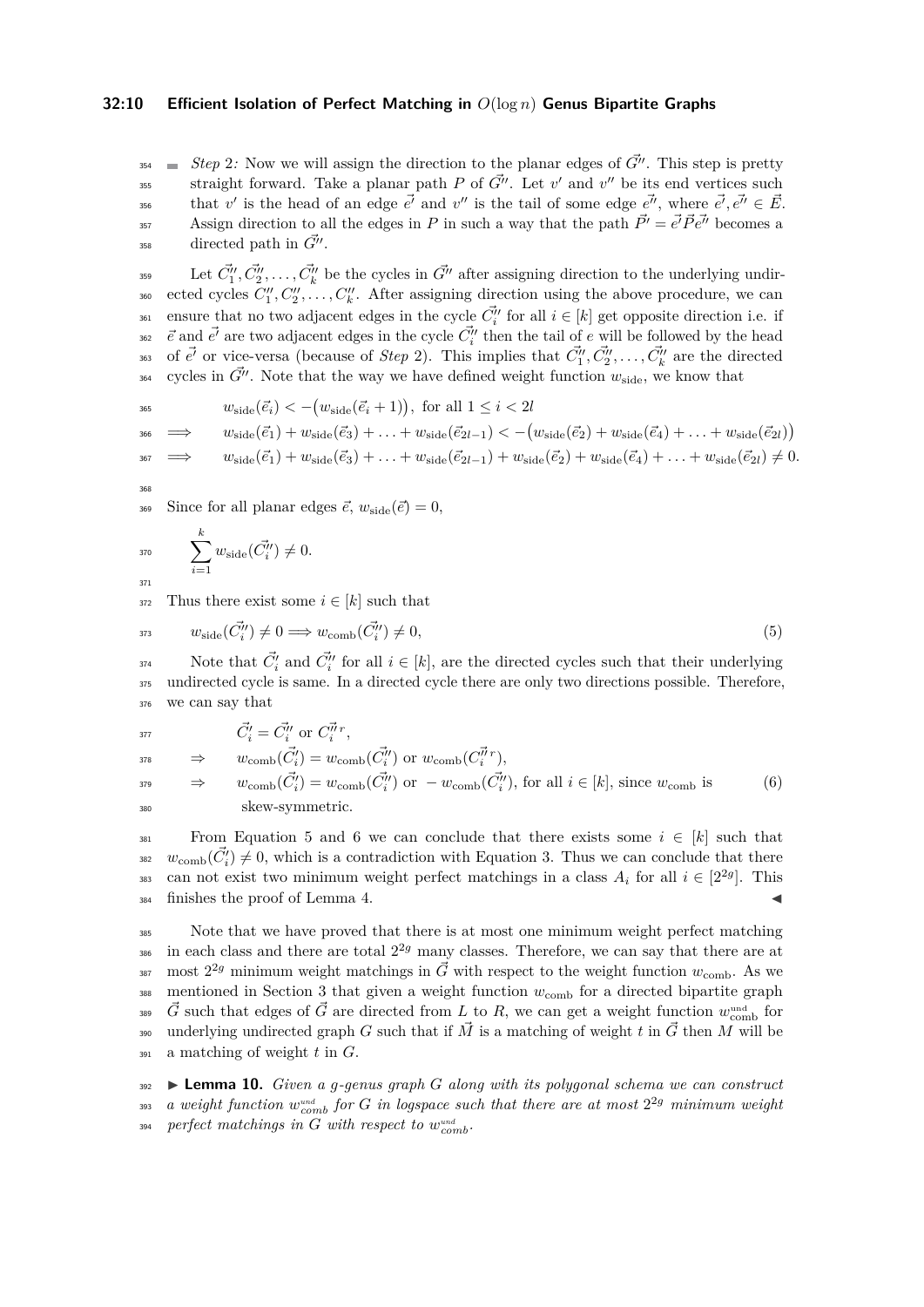Now that given an undirected graph *G* we have obtained at most  $2^{2g}$  many minimum weight perfect matchings in *G*, we will use the following hashing scheme by Fredman, Komlós and Szemerédi [\[8\]](#page-11-10) to isolate a minimum weight perfect matching among them. Let us first state their result in a form suitable to our purpose.

<span id="page-10-4"></span> $\blacktriangleright$  **Theorem 11.** [\[8\]](#page-11-10) Let  $S = \{x_1, x_2, \ldots, x_k\}$  be a set of *n*-bit integers. Then there exists a 400 *O*(log  $n + \log k$ )-bit prime number p so that for all  $x_i \neq x_j \in S$ ,  $x_i \mod p \neq x_j \mod p$ .

Let M be the set of minimum weight perfect matchings in *G* with respect to  $w_{\text{comb}}^{\text{und}}$ . 402 Assume edges of the graph *G* are indexed as  $e_1, e_2, \ldots, e_m$ . Let  $w_b$  be a weight function that assigns weight  $2^i$  to the edge  $e_i$ . This is an *m*-bit weight function, where  $m \leq n^2$ . All <sup>404</sup> matchings in *G* get different weight with respect to this weight function therefore, any two <sup>405</sup> matchings  $M_1, M_2 \in \mathcal{M}, w_b(M_1) \neq w_b(M_2)$ . Also, note that  $|\mathcal{M}| \leq 2^{2g}$ , because each class <sup>406</sup> has at most one minimum weight perfect matching. Thus by Theorem [11](#page-10-4) there exists an  $O(\log n + g)$ -bit prime *p* such that with respect to weight function  $w_{\text{fks}} := w_b \mod p$ , every <sup>408</sup> matching in M gets a different weight. Hence our final min-isolating weight function for *G* <sup>409</sup> will be,

$$
u_p \coloneqq w_{\text{comb}}^{\text{und}} \cdot n^{10} + w_{\text{fks}},
$$

411 Note that for every  $O(\log n + g)$ -bit prime p we get a corresponding weight function  $w_p$  and by Theorem [11](#page-10-4) we know that there will be at least one  $O(\log n + g)$ -bit prime  $p_1$ <sup>413</sup> such that  $w_{p_1}$  isolates a minimum weight perfect matching in *G*. Thus we can conclude the <sup>414</sup> following.

<sup>415</sup> I **Theorem 12.** *Given a g-genus graph along with its polygonal schema, we can construct*  $\mu_1$ <sup>th</sup> weight functions  $w_1, w_2, \ldots, w_k$  in  $O(\log n + g)$  space such that if graph has a perfect matching  $\{417\}$  then for some  $i \in [k]$  and, G has a unique perfect matching M of weight *j* with respect to *weight function*  $w_i$ *, where*  $j, k = O(n^c + 2^g)$  *for some constant*  $c > 0$ *.* 

419 For a graph of genus  $g = O(\log n)$  we get polynomially many weight function  $w_1, w_2, \ldots, w_t$ where  $t = O(n^c)$  for some constant c, such that each  $w_i$  is polynomially bounded and there <sup>421</sup> is a unique minimum weight perfect matching in graph with respect to at least one  $w_i$  if  $G$ <sup>422</sup> has a perfect matching. Then we apply the algorithm given in [\[2\]](#page-10-0) to get an SPL algorithm <sup>423</sup> for perfect matching in  $O(\log n)$  genus bipartite graphs.

<sup>424</sup> **References**

<span id="page-10-3"></span><sup>425</sup> **1** Manindra Agrawal, Thanh Minh Hoang, and Thomas Thierauf. The polynomially bounded <sup>426</sup> perfect matching problem is in NC  $\overline{2}$ . In *STACS 2007, 24th Annual Symposium on* <sup>427</sup> *Theoretical Aspects of Computer Science, Aachen, Germany, February 22-24, 2007, Pro-*<sup>428</sup> *ceedings*, pages 489–499, 2007. URL: [https://doi.org/10.1007/978-3-540-70918-3\\_42](https://doi.org/10.1007/978-3-540-70918-3_42), <sup>429</sup> [doi:10.1007/978-3-540-70918-3\\\_42](http://dx.doi.org/10.1007/978-3-540-70918-3_42).

<span id="page-10-0"></span><sup>430</sup> **2** Eric Allender, Klaus Reinhardt, and Shiyu Zhou. Isolation, matching, and counting: Uniform <sup>431</sup> and nonuniform upper bounds. *Journal of Computer and System Sciences*, 59:164–181, 1999.

<span id="page-10-2"></span><sup>432</sup> **3** Rahul Arora, Ashu Gupta, Rohit Gurjar, and Raghunath Tewari. Derandomizing isolation <sup>433</sup> lemma for *k*3*,*3-free and *k*5-free bipartite graphs. In *33rd Symposium on Theoretical Aspects of* <sup>434</sup> *Computer Science, STACS 2016, February 17-20, 2016, Orléans, France*, pages 10:1–10:15, <sup>435</sup> 2016.

<span id="page-10-1"></span><sup>436</sup> **4** Ashok K. Chandra, Larry J. Stockmeyer, and Uzi Vishkin. Constant depth reducibility. <sup>437</sup> *SIAM J. Comput.*, 13(2):423–439, 1984. URL: <https://doi.org/10.1137/0213028>, [doi:](http://dx.doi.org/10.1137/0213028) <sup>438</sup> [10.1137/0213028](http://dx.doi.org/10.1137/0213028).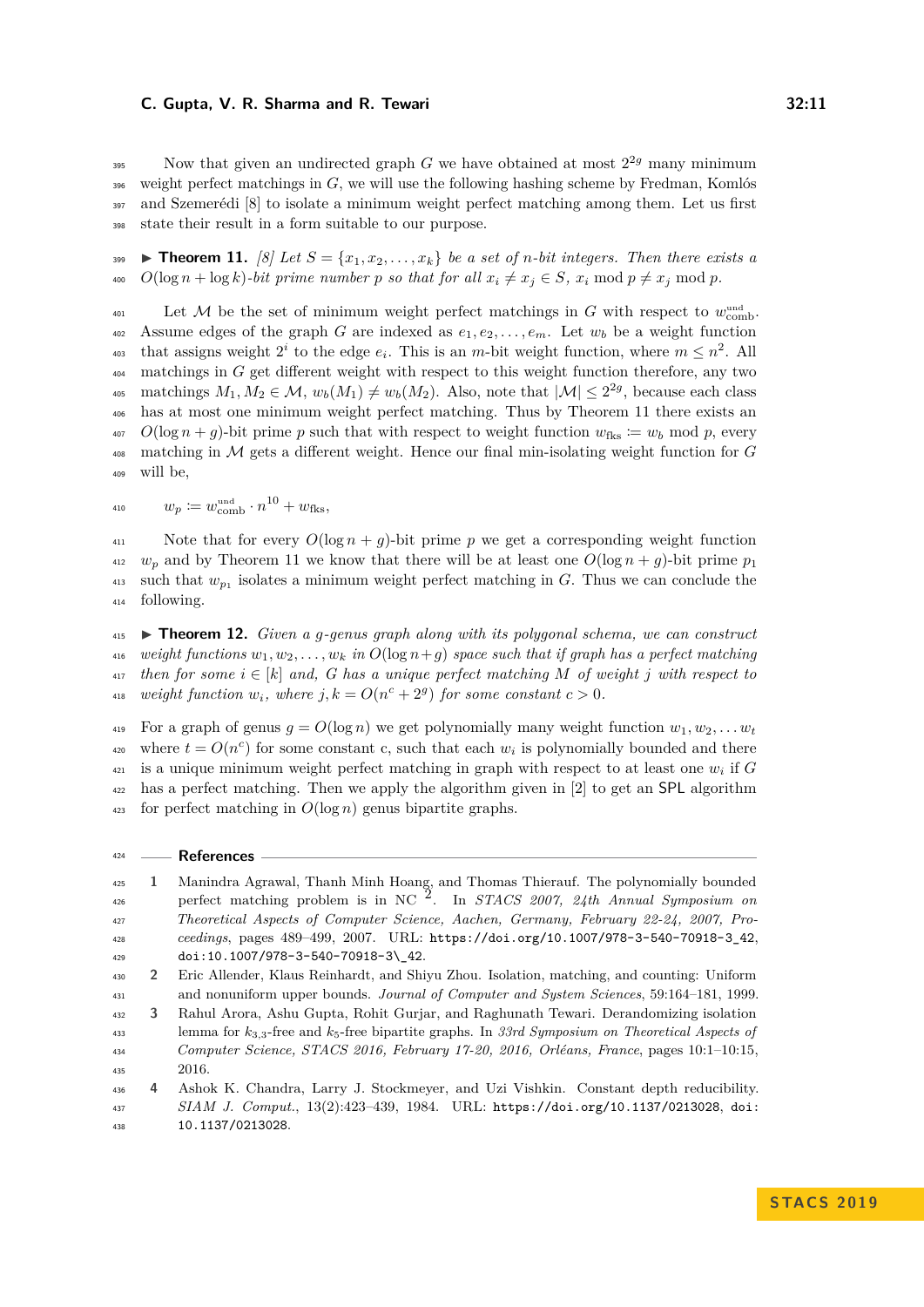### **32:12 Efficient Isolation of Perfect Matching in** *O*(log *n*) **Genus Bipartite Graphs**

<span id="page-11-11"></span><span id="page-11-10"></span><span id="page-11-9"></span><span id="page-11-8"></span><span id="page-11-7"></span><span id="page-11-6"></span><span id="page-11-5"></span><span id="page-11-4"></span><span id="page-11-3"></span><span id="page-11-2"></span><span id="page-11-1"></span><span id="page-11-0"></span> **5** Samir Datta, Raghav Kulkarni, Raghunath Tewari, and N.V. Vinodchandran. Space com- plexity of perfect matching in bounded genus bipartite graphs. *Journal of Computer and System Sciences*, 78(3):765 – 779, 2012. In Commemoration of Amir Pnueli. URL: <http://www.sciencedirect.com/science/article/pii/S002200001100136X>, [doi:https://](http://dx.doi.org/https://doi.org/10.1016/j.jcss.2011.11.002) [doi.org/10.1016/j.jcss.2011.11.002](http://dx.doi.org/https://doi.org/10.1016/j.jcss.2011.11.002). **6** Jack Edmonds. Paths, trees and flowers. *CANADIAN JOURNAL OF MATHEMATICS*, pages 449–467, 1965. **7** Stephen A. Fenner, Rohit Gurjar, and Thomas Thierauf. Bipartite perfect matching is in quasi-nc. In Daniel Wichs and Yishay Mansour, editors, *Proceedings of the 48th Annual ACM SIGACT Symposium on Theory of Computing, STOC 2016, Cambridge, MA, USA, June 18-21, 2016*, pages 754–763. ACM, 2016. URL: <https://doi.org/10.1145/2897518.2897564>, [doi:10.1145/2897518.2897564](http://dx.doi.org/10.1145/2897518.2897564). **8** Michael L. Fredman, János Komlós, and Endre Szemerédi. Storing a sparse table with 0(1) worst case access time. *J. ACM*, 31(3):538–544, June 1984. URL: [http://doi.acm.org/10.](http://doi.acm.org/10.1145/828.1884) [1145/828.1884](http://doi.acm.org/10.1145/828.1884), [doi:10.1145/828.1884](http://dx.doi.org/10.1145/828.1884). **9** Dima Grigoriev and Marek Karpinski. The matching problem for bipartite graphs with polynomially bounded permanents is in NC (extended abstract). In *28th Annual Symposium on Foundations of Computer Science, Los Angeles, California, USA, 27-29 October 1987*, pages 166–172, 1987. URL: <https://doi.org/10.1109/SFCS.1987.56>, [doi:10.1109/SFCS.1987.56](http://dx.doi.org/10.1109/SFCS.1987.56). **10** Chetan Gupta, Vimal Raj Sharma, and Raghunath Tewari. Reachability in o(log n) genus graphs is in unambiguous logspace. In *36th International Symposium on Theoretical Aspects of Computer Science, STACS 2019, March 13-16, 2019, Berlin, Germany*, pages 34:1–34:13, 2019. URL: <https://doi.org/10.4230/LIPIcs.STACS.2019.34>, [doi:10.4230/LIPIcs.STACS.](http://dx.doi.org/10.4230/LIPIcs.STACS.2019.34) [2019.34](http://dx.doi.org/10.4230/LIPIcs.STACS.2019.34). **11** Thanh Minh Hoang. On the matching problem for special graph classes. In *Proceedings of the 25th Annual IEEE Conference on Computational Complexity, CCC 2010, Cambridge, Massachusetts, USA, June 9-12, 2010*, pages 139–150, 2010. URL: [https://doi.org/10.](https://doi.org/10.1109/CCC.2010.21) [1109/CCC.2010.21](https://doi.org/10.1109/CCC.2010.21), [doi:10.1109/CCC.2010.21](http://dx.doi.org/10.1109/CCC.2010.21). **12** Vivek Anand T. Kallampally and Raghunath Tewari. Trading determinism for time in space bounded computations. In *41st International Symposium on Mathematical Foundations of Computer Science, MFCS 2016, August 22-26, 2016 - Kraków, Poland*, pages 10:1–10:13, 2016. URL: <https://doi.org/10.4230/LIPIcs.MFCS.2016.10>, [doi:10.4230/LIPIcs.MFCS.](http://dx.doi.org/10.4230/LIPIcs.MFCS.2016.10) [2016.10](http://dx.doi.org/10.4230/LIPIcs.MFCS.2016.10). **13** László Lovász. On determinants, matchings, and random algorithms. In *FCT*, pages 565–574, 1979. **14** Ketan Mulmuley, Umesh V. Vazirani, and Vijay V. Vazirani. Matching is as easy as matrix inversion. *Combinatorica*, 7(1):105–113, 1987. URL: <https://doi.org/10.1007/BF02579206>, [doi:10.1007/BF02579206](http://dx.doi.org/10.1007/BF02579206). **15** Omer Reingold. Undirected connectivity in log-space. *Journal of the ACM*, 55(4), 2008. **16** Klaus Reinhardt and Eric Allender. Making nondeterminism unambiguous. *SIAM J. Comput.*, 29(4):1118–1131, 2000. URL: <http://dx.doi.org/10.1137/S0097539798339041>, [doi:10.1137/S0097539798339041](http://dx.doi.org/10.1137/S0097539798339041). **17** Ola Svensson and Jakub Tarnawski. The matching problem in general graphs is in quasi-nc. In Chris Umans, editor, *58th IEEE Annual Symposium on Foundations of Computer Science, FOCS 2017, Berkeley, CA, USA, October 15-17, 2017*, pages 696–707. IEEE Computer Society, 2017. URL: <https://doi.org/10.1109/FOCS.2017.70>, [doi:10.1109/FOCS.2017.70](http://dx.doi.org/10.1109/FOCS.2017.70). **18** Raghunath Tewari and N. V. Vinodchandran. Green's theorem and isolation in planar graphs. *Inf. Comput.*, 215:1–7, 2012. URL: <https://doi.org/10.1016/j.ic.2012.03.002>, [doi:10.1016/j.ic.2012.03.002](http://dx.doi.org/10.1016/j.ic.2012.03.002). **19** Dieter van Melkebeek and Gautam Prakriya. Derandomizing isolation in space-bounded settings. In *32nd Computational Complexity Conference, CCC 2017, July 6-9, 2017, Riga,*